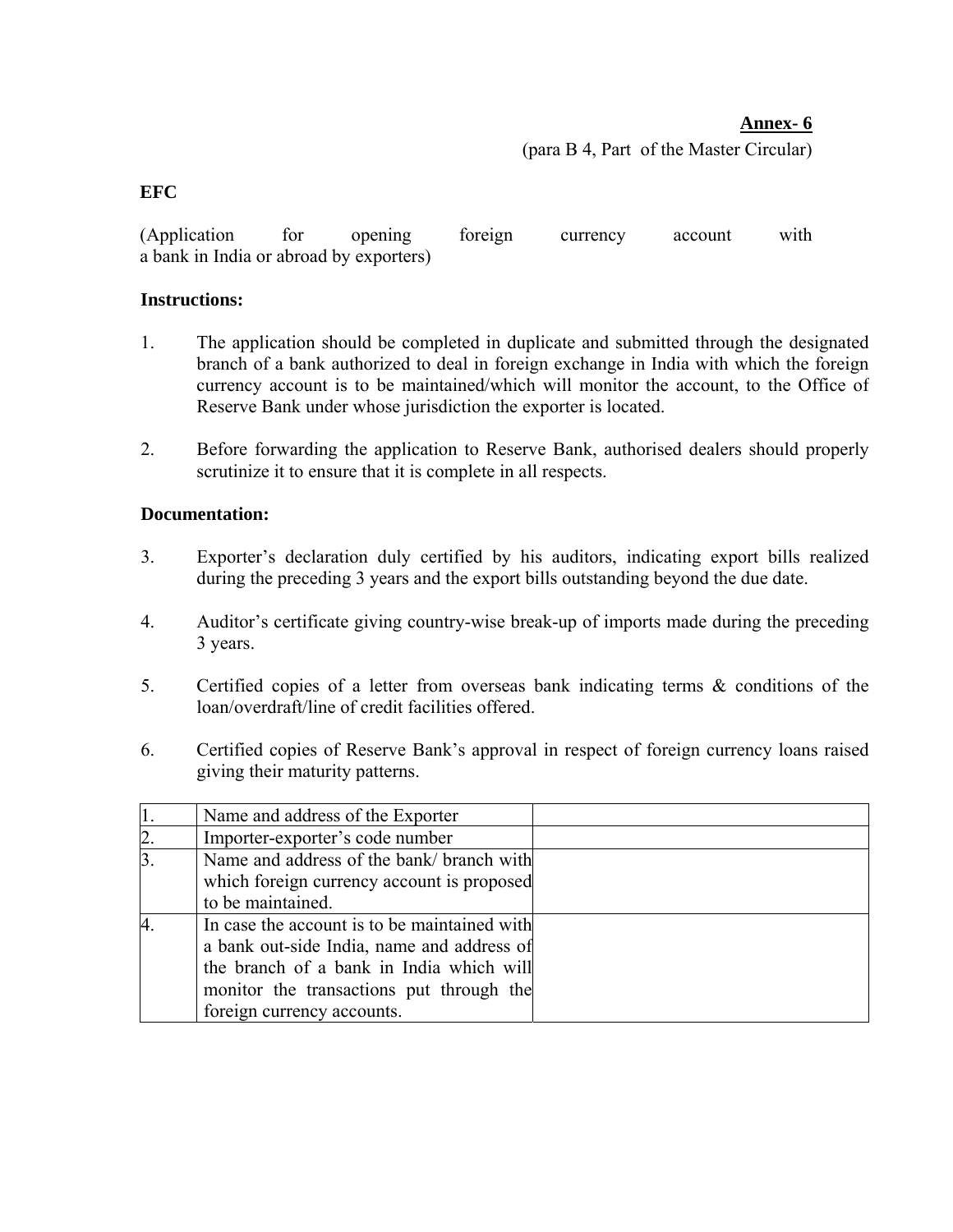| 5.  | Details of exports made and proceeds<br>realized during the period the preceding 3Year<br>years and outstanding at the end of<br>the period.                                                                                         | Financial             | Total<br>made<br>(Rs.) | (Rs.)   | Amount Outstanding at<br>exports realised the end of the<br>period<br>(Rs.) |
|-----|--------------------------------------------------------------------------------------------------------------------------------------------------------------------------------------------------------------------------------------|-----------------------|------------------------|---------|-----------------------------------------------------------------------------|
|     |                                                                                                                                                                                                                                      |                       |                        |         |                                                                             |
| 6.  | Details of imports made Calendar Year<br>Country Amount (Rs.) during the preceding<br>3 years, country-wise.                                                                                                                         | <b>Financial Year</b> |                        | Country | Amount (Rs.)                                                                |
| 7.  | In case the account is proposed to be<br>opened with a bank abroad, indicate the<br>details of arrangements made for availing<br>of loans/ overdrafts/lines of credit from the<br>bank with which the account will be<br>maintained. |                       |                        |         |                                                                             |
| 8.  | Quarterwise projections of export receipts<br>to be credited to the account and payments<br>in foreign exchange (itemwise) to be made<br>from the account under various heads.<br>during the next year.                              |                       |                        |         |                                                                             |
| 9.  | Whether the applicant's name has been/was<br>placed on exporters' caution list at any<br>time.                                                                                                                                       |                       |                        |         |                                                                             |
| 10. | Details of foreign currency loan raised by<br>the exporter and their maturity patterns.                                                                                                                                              |                       |                        |         |                                                                             |
| 11. | Any other information that the applicant<br>may like to provide in support of this<br>application.                                                                                                                                   |                       |                        |         |                                                                             |

| D. |  |
|----|--|
|    |  |

Date : **.................................** (Signature of Applicant/Authorised Official) Stamp Name: **............................................................**

| (Signature of Applicant/Authorised Official) |
|----------------------------------------------|
|                                              |
|                                              |

(Space for Authorised Dealer's comments)